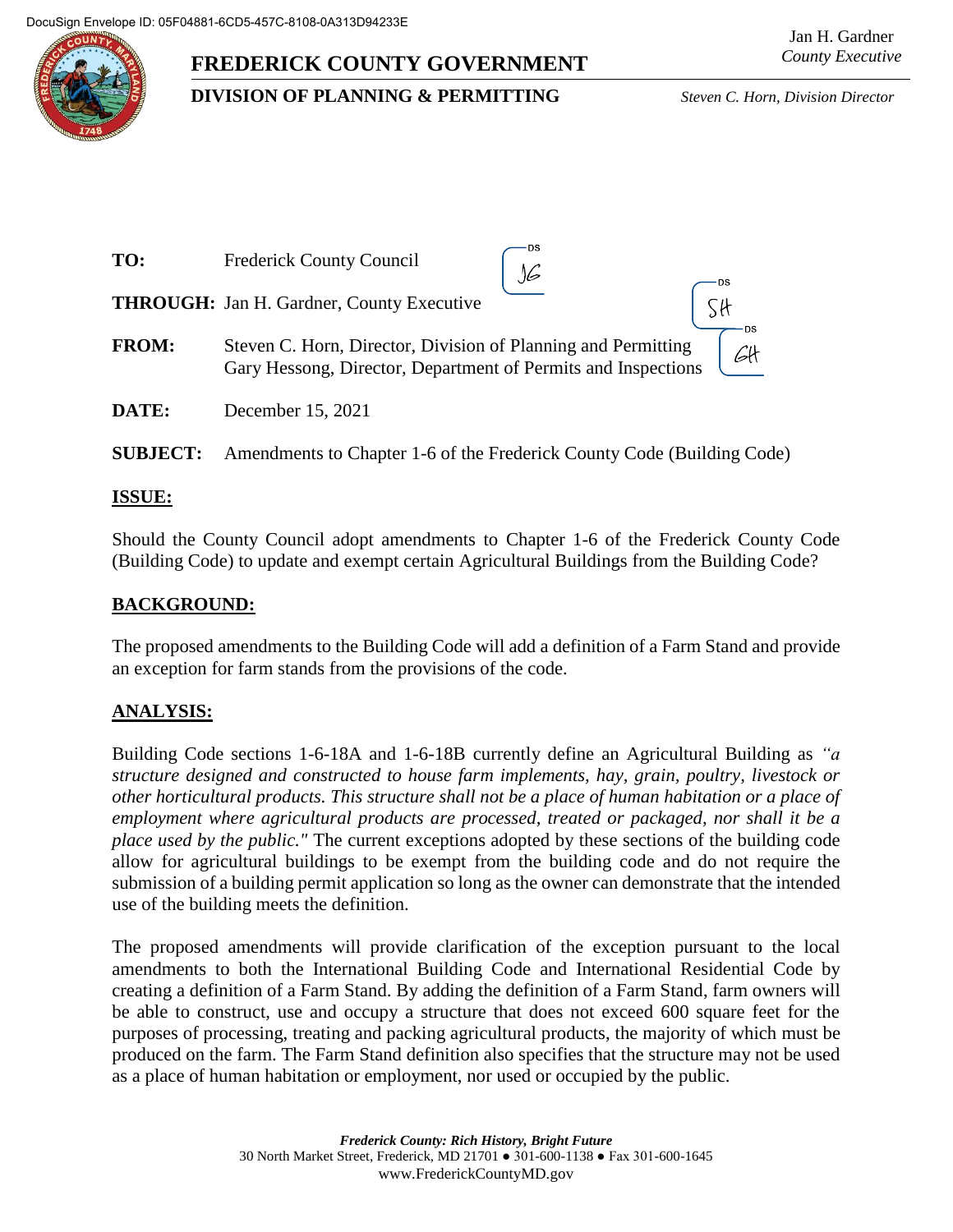With the new definition of a Farm Stand proposed in sections 1-6-18A and 1-6-18B, staff has also proposed an amendment to Building Code sections 105.2 and R105.2, *Work Exempt from Permit*, to state that Farm Stands which meet the outlined requirements will be exempt from obtaining a building permit. The provision does not exempt the owner from obtaining the require zoning certificate.

# **RECOMMENDATION:**

The County Council should consider adopting the attached Bill (Attachment 1) to amend Chapter 1-6 of the Frederick County Code (Building Code) to exempt farm stands from obtaining permits.

**Approve? Yes\_\_\_\_\_\_\_\_\_ No\_\_\_\_\_\_\_\_** X

-DocuSianed by:

**\_\_\_\_\_\_\_\_\_\_\_\_\_\_\_\_\_\_\_\_\_\_\_\_\_\_\_\_\_\_\_ \_\_\_\_\_\_\_\_\_\_\_\_**

12/16/2021

**Jan H. Gardner, County Executive Date Frederick County, Maryland**

# **FINANCIAL IMPACT**: No

# **ATTACHMENT(S):**

Attachment 1 – Proposed Bill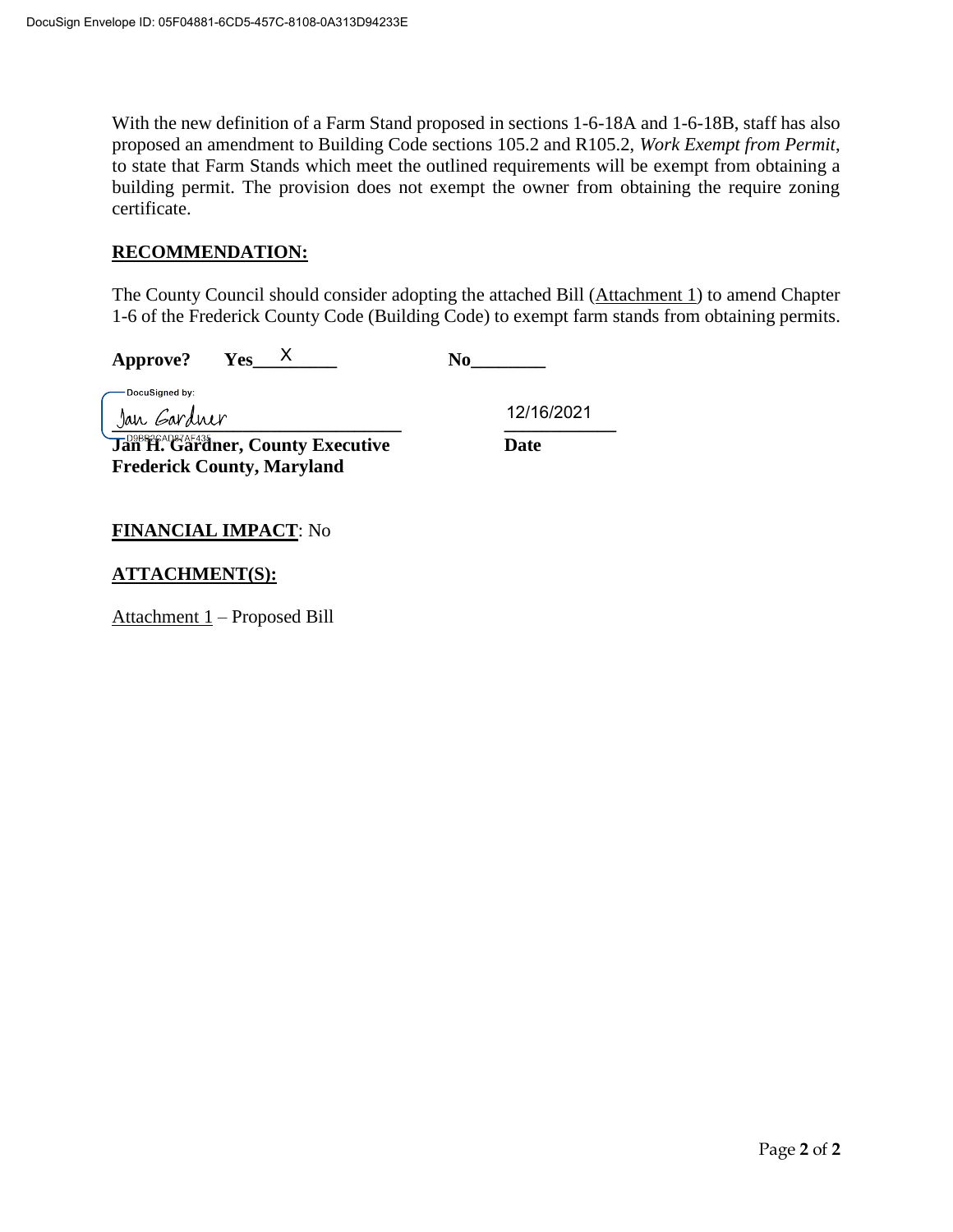

| Bill No.                                            |
|-----------------------------------------------------|
| Concerning: Amending Chapter 1-6, Article II of the |
| County Code (Building Code) to create a new excep-  |
| tion for, and to define, a Farm Stand               |
| Introduced:                                         |
| Revised:<br>Draft No.                               |
| Enacted:                                            |
| Effective:                                          |
| Expires:                                            |
| Frederick County Code, Chapter 1-6                  |
| Section(s) 18A and 18B                              |

# **COUNTY COUNCIL FOR FREDERICK COUNTY, MARYLAND**

By: Council Vice President Michael Blue and Council Member Jerry Donald on behalf of County Executive Jan Gardner

**AN ACT** to: Amend Chapter 1-6, Article II of the Frederick County Code (Building Code) to create an exception for, and to define, a Farm Stand.

| Executive:                                                            | Date Received:                                                                                                       |
|-----------------------------------------------------------------------|----------------------------------------------------------------------------------------------------------------------|
| Approved:                                                             | Date:                                                                                                                |
| Vetoed:                                                               | Date:                                                                                                                |
| By amending:<br>Frederick County Code, Chapter, 1-6<br>Other:         | Section(s) 18A and 18B                                                                                               |
| <b>Boldface</b><br>Underlining<br>[Single boldface brackets]<br>* * * | Heading or defined term.<br>Added to existing law.<br>Deleted from existing law.<br>Existing law unaffected by bill. |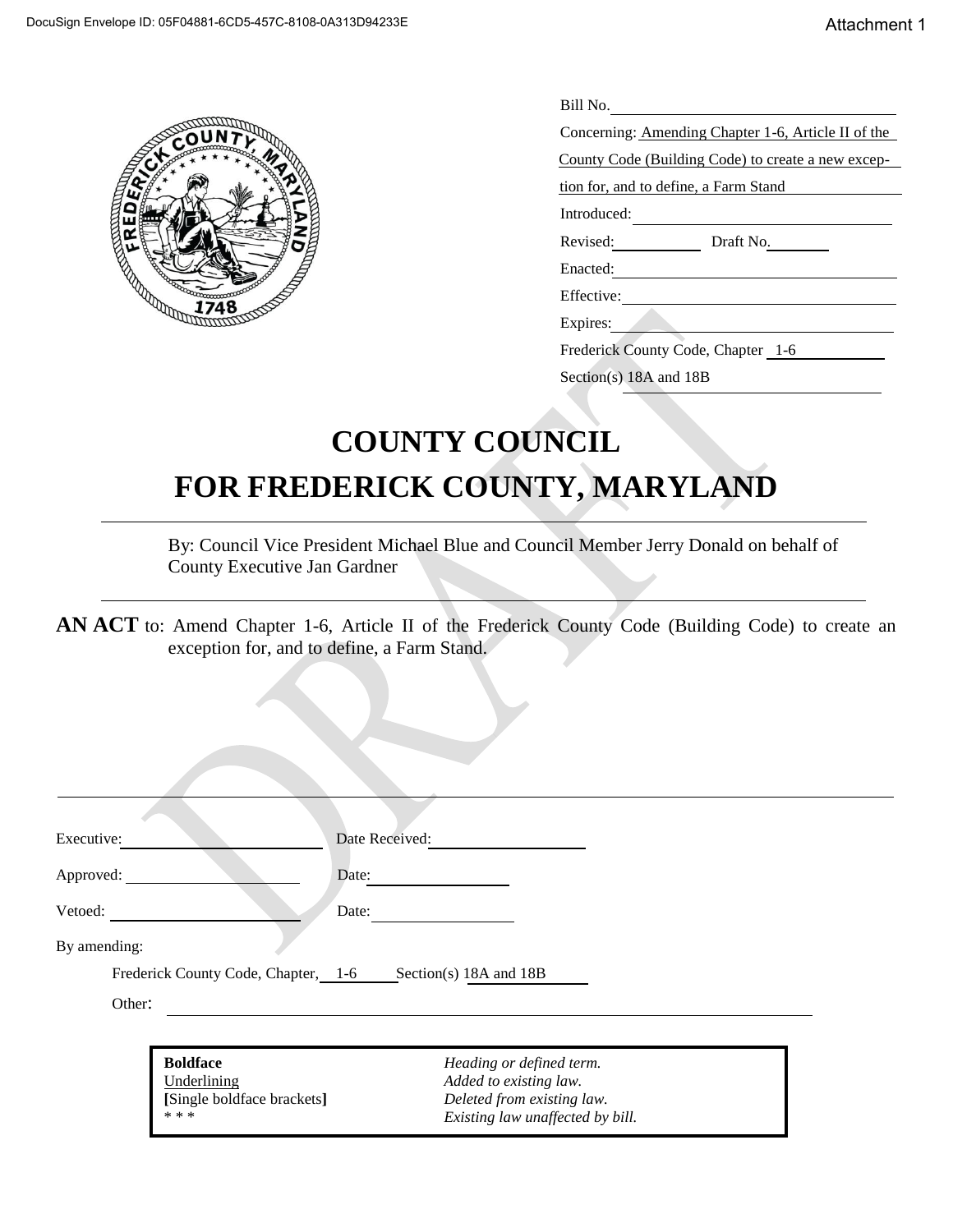Bill No. \_\_\_\_\_\_\_\_\_\_\_\_\_\_\_

The County Council of Frederick County, Maryland, finds it necessary and appropriate to amend the Frederick County Code to amend Chapter 1-6, Article II (Building Code) to define, and to create an exception from Building Permit requirements for, a Farm Stand.

NOW, THEREFORE, BE IT ENACTED BY THE COUNTY COUNCIL OF FREDERICK COUNTY, MARYLAND, that the Frederick County Code be, and it is hereby, amended as shown on the attached Exhibit 1.

> $\mathcal{L}=\mathcal{L}=\mathcal{L}=\mathcal{L}=\mathcal{L}=\mathcal{L}=\mathcal{L}=\mathcal{L}=\mathcal{L}=\mathcal{L}=\mathcal{L}=\mathcal{L}=\mathcal{L}=\mathcal{L}=\mathcal{L}=\mathcal{L}=\mathcal{L}=\mathcal{L}=\mathcal{L}=\mathcal{L}=\mathcal{L}=\mathcal{L}=\mathcal{L}=\mathcal{L}=\mathcal{L}=\mathcal{L}=\mathcal{L}=\mathcal{L}=\mathcal{L}=\mathcal{L}=\mathcal{L}=\mathcal{L}=\mathcal{L}=\mathcal{L}=\mathcal{L}=\mathcal{L}=\mathcal{$ M.C. Keegan-Ayer, President County Council of Frederick County, Maryland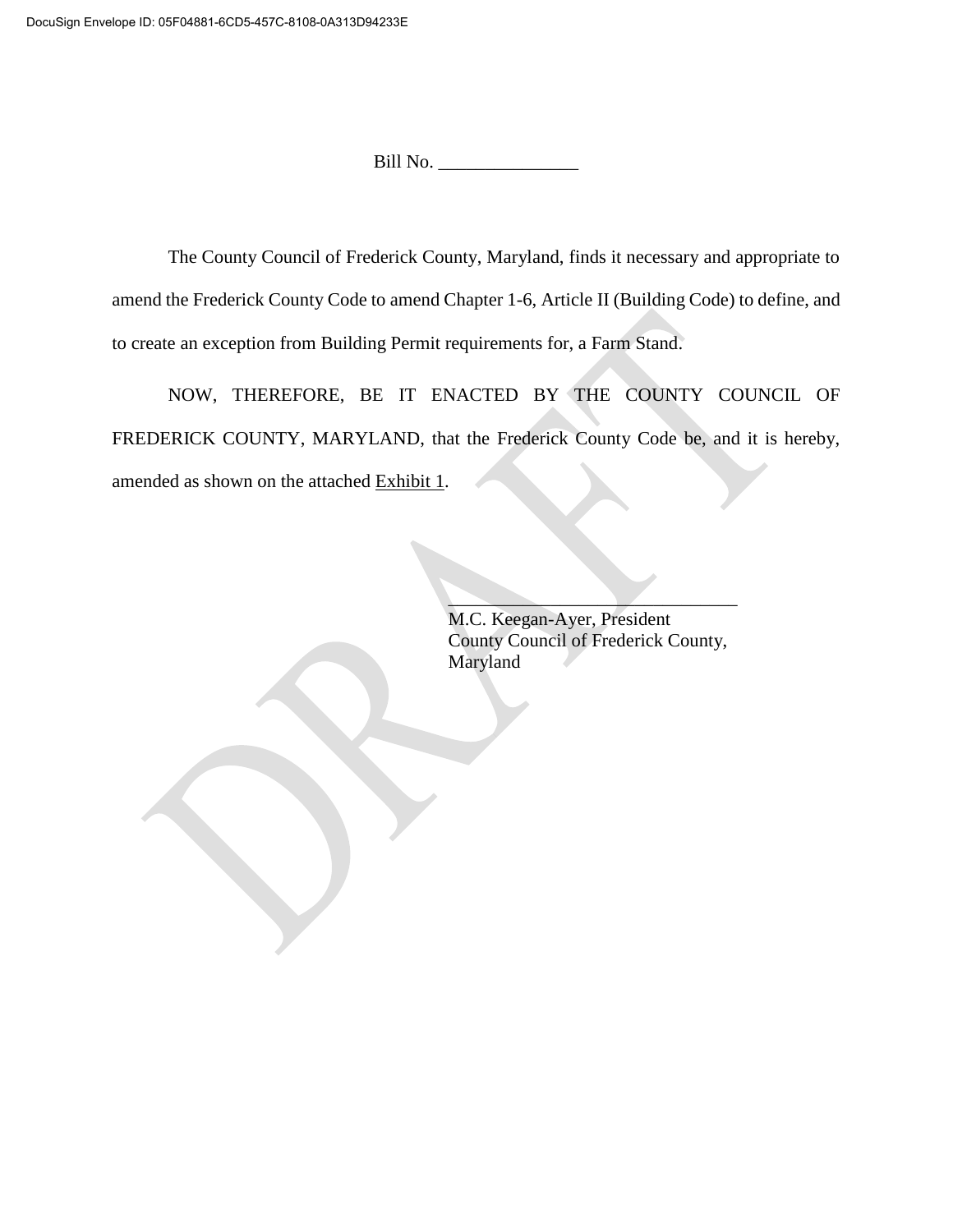# **Exhibit 1**

# **§ 1-6-18A. LOCAL AMENDMENTS TO INTERNATIONAL BUILDING CODE.**

 The International Building Code, 2018 Edition as adopted by the State of Maryland in the Maryland Building Performance Standards (COMAR 05.02.07) is hereby amended as described and shown below:

Subsection 101.2 is hereby amended by adding the following exceptions:

 Exception 4**[**2**]**: Agricultural Buildings and Farm Stands. The provisions of this code shall not apply to the construction, alteration, addition, repair, removal, demolition, use, location or maintenance of agricultural buildings and farm stands. This provision does not exempt the owner from obtaining required zoning certificates, electrical or plumbing permits, nor from complying with all other applicable local, state and federal regulations, laws, and ordinances.

An "agricultural building" for purposes of this subsection means a building or structure utilized for agricultural activity as defined in the International Building Code:

 "Agricultural Building. A structure designed and constructed to house farm implements, hay, grain, poultry, livestock or other horticultural products. This structure shall not be a place of human habitation or a place of employment where agricultural products are processed, treated or packaged, nor shall it be a place used by the public."

A "farm stand" for purposes of this subsection means:

 "Farm Stand": A structure that does not exceed 600 square feet which may be used to process, treat, or package agricultural products, the majority of which are produced on the farm. A Farm Stand may not be used as a place of human habitation or employment, nor used or occupied by the public.

\*\*\*\*\*

Subsection 105.2 is hereby modified to read as follows:

105.2 Work exempt from permit.

Building:

 1. One-story detached accessory structures with eave heights less than 10 feet, used as tool and storage sheds, playhouses, and similar uses, provided the floor area does not exceed 150 square feet.

2. Fences - delete "not over 7 feet high".

[Items  $3 - 13$  unchanged]

14. Farm Stands (as defined in Subsection 101.2)

\_\_\_\_\_\_\_\_\_\_\_\_\_\_\_\_\_\_\_\_\_\_\_\_\_\_\_\_\_\_\_\_\_\_\_\_\_\_\_\_\_\_\_\_\_\_\_\_\_\_\_\_\_\_\_\_\_\_

**[**Single boldface brackets**]** *indicates matter deleted from existing law.* \*\*\* **-** *indicates existing law unaffected by bill.*

Underlining *indicates matter added to existing law.*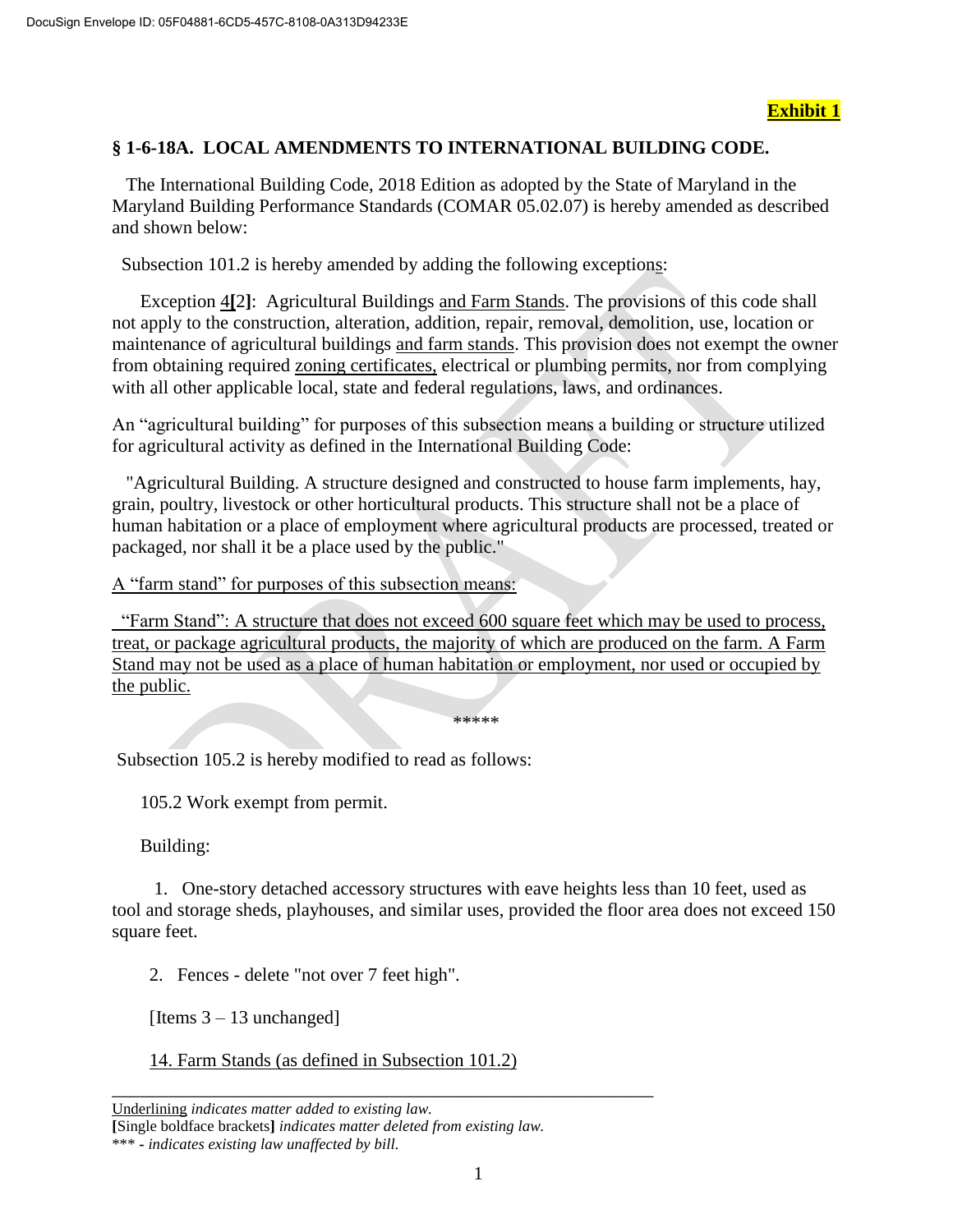\*\*\*\*\*

# **§ 1-6-18B. LOCAL AMENDMENTS TO INTERNATIONAL RESIDENTIAL CODE**.

 The county hereby adopts the International Residential Code, 2018 Edition including the amendments adopted by the State of Maryland in the Maryland Building Performance Standards (COMAR 05.02.07) with the amendments described and shown below.

Subsection R105.2, Work exempt from a permit - Building Subparagraph 10 is amended as follows:

Replace 200 sq. ft. with 150 sq. ft.

[Items 2-10 unchanged]

11. Farm Stands

Subsection R105.2 is hereby amended to add the following exceptions:

 R105.2 (11) Agricultural Buildings and Farm Stands. The provisions of this code shall not apply to the construction, alteration, addition, repair, removal, demolition, use, location or maintenance of agricultural buildings and farm stands. This provision does not exempt the owner from obtaining required zoning certificates, electrical or plumbing permits, nor from complying with all other applicable local, state and federal regulations, laws, and ordinances.

An "agricultural building" for purposes of this subsection means a building or structure utilized for agricultural activity as defined in the International Building Code:

 "Agricultural Building. A structure designed and constructed to house farm implements, hay, grain, poultry, livestock or other horticultural products. This structure shall not be a place of human habitation or a place of employment where agricultural products are processed, treated or packaged, nor shall it be a place used by the public."

A "farm stand" for purposes of this subsection means:

 "Farm Stand": A structure that does not exceed 600 square feet which may be used to process, treat, or package agricultural products, the majority of which are produced on the farm. A Farm Stand may not be used as a place of human habitation or employment, nor used or occupied by the public.

Underlining *indicates matter added to existing law.* **[**Single boldface brackets**]** *indicates matter deleted from existing law.* \*\*\* **-** *indicates existing law unaffected by bill.*

\_\_\_\_\_\_\_\_\_\_\_\_\_\_\_\_\_\_\_\_\_\_\_\_\_\_\_\_\_\_\_\_\_\_\_\_\_\_\_\_\_\_\_\_\_\_\_\_\_\_\_\_\_\_\_\_\_\_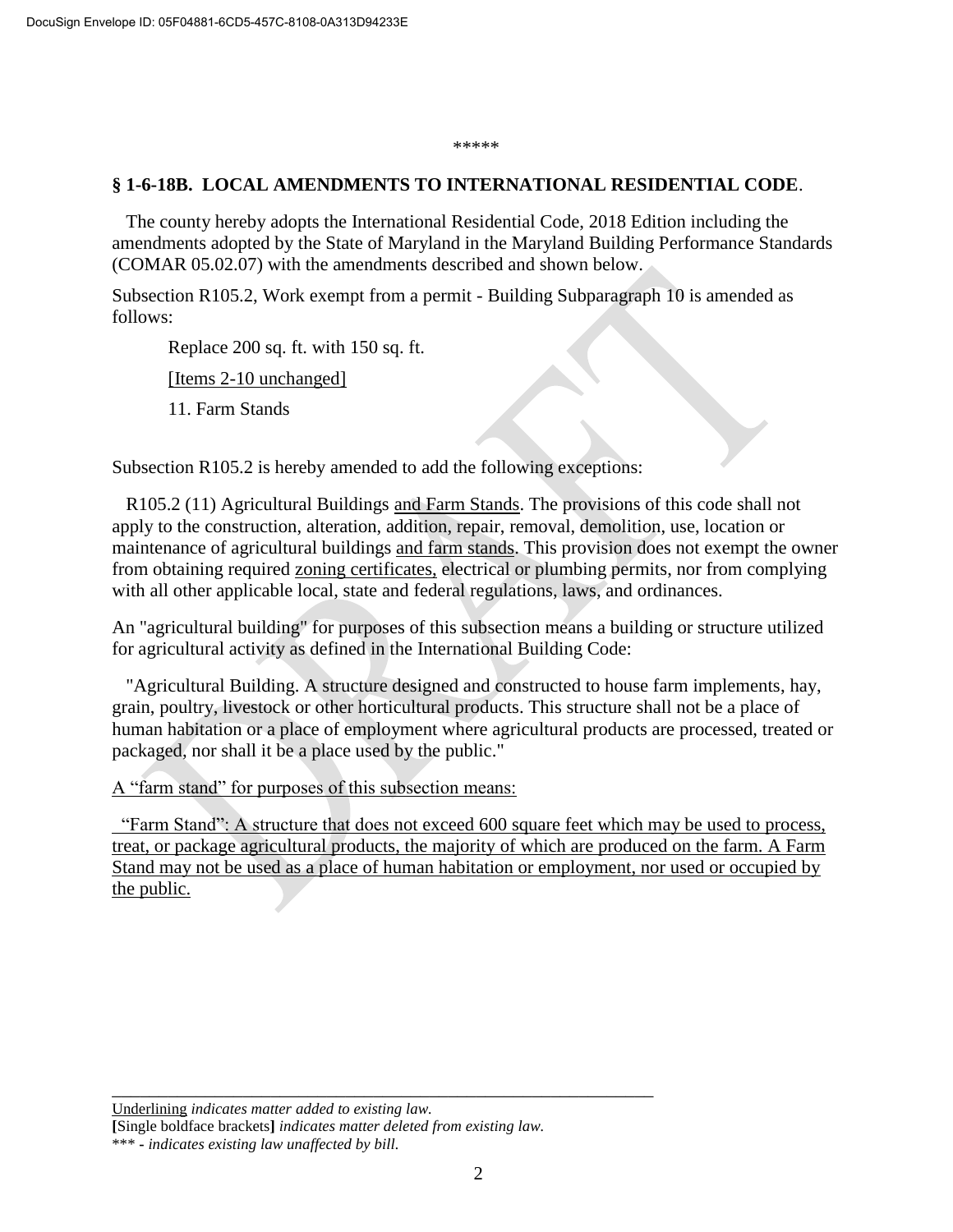

# **FREDERICK COUNTY GOVERNMENT**

# **DIVISION OF PLANNING & PERMITTING** *Steven C. Horn, Division Director*

| TO:             | Frederick County Council                                                                                               |  |
|-----------------|------------------------------------------------------------------------------------------------------------------------|--|
|                 | <b>THROUGH:</b> Jan H. Gardner, County Executive                                                                       |  |
| <b>FROM:</b>    | Steven C. Horn, Planning & Permitting Director<br>Michael Wilkins, Development Review and Planning Department Director |  |
| DATE:           | December 15, 2021                                                                                                      |  |
| <b>SUBJECT:</b> | Amendments to Chapter 1-19 of the Frederick County Code (Zoning Ordinance)                                             |  |
| <b>ISSUE:</b>   |                                                                                                                        |  |

Should the County Council adopt amendments to Chapter 1-19 of the Frederick County Code (Zoning Ordinance) to update certain definitions related to agricultural uses?

# **BACKGROUND:**

The proposed amendments to the Zoning Ordinance will update certain definitions to remove outdated references to State law and to change qualifying criteria.

# **ANALYSIS:**

# **The following changes to the Zoning Ordinance are proposed:**

*1-21-5 - Definitions*

• **FARM BREWERY.** An establishment for the manufacture of malt liquors, such as beer and ale, using hops or grains such as barley, wheat, and oats and produced on the farm on which the farm brewery is located. A farm brewery must have a valid class 5 Maryland brewery license, may not brew more than 15,000 barrels of malt beverages per year, and at least a majority of one of the hops or one of the primary grains must be produced on the farm.

The changes to **Farm Brewery** are limited to striking language that is duplicative or inconsistent with State Law. Past amendments to the Maryland Alcohol Article have changed the class titles and Staff finds that continuing to include such specific information from State Law in this definition is not necessary.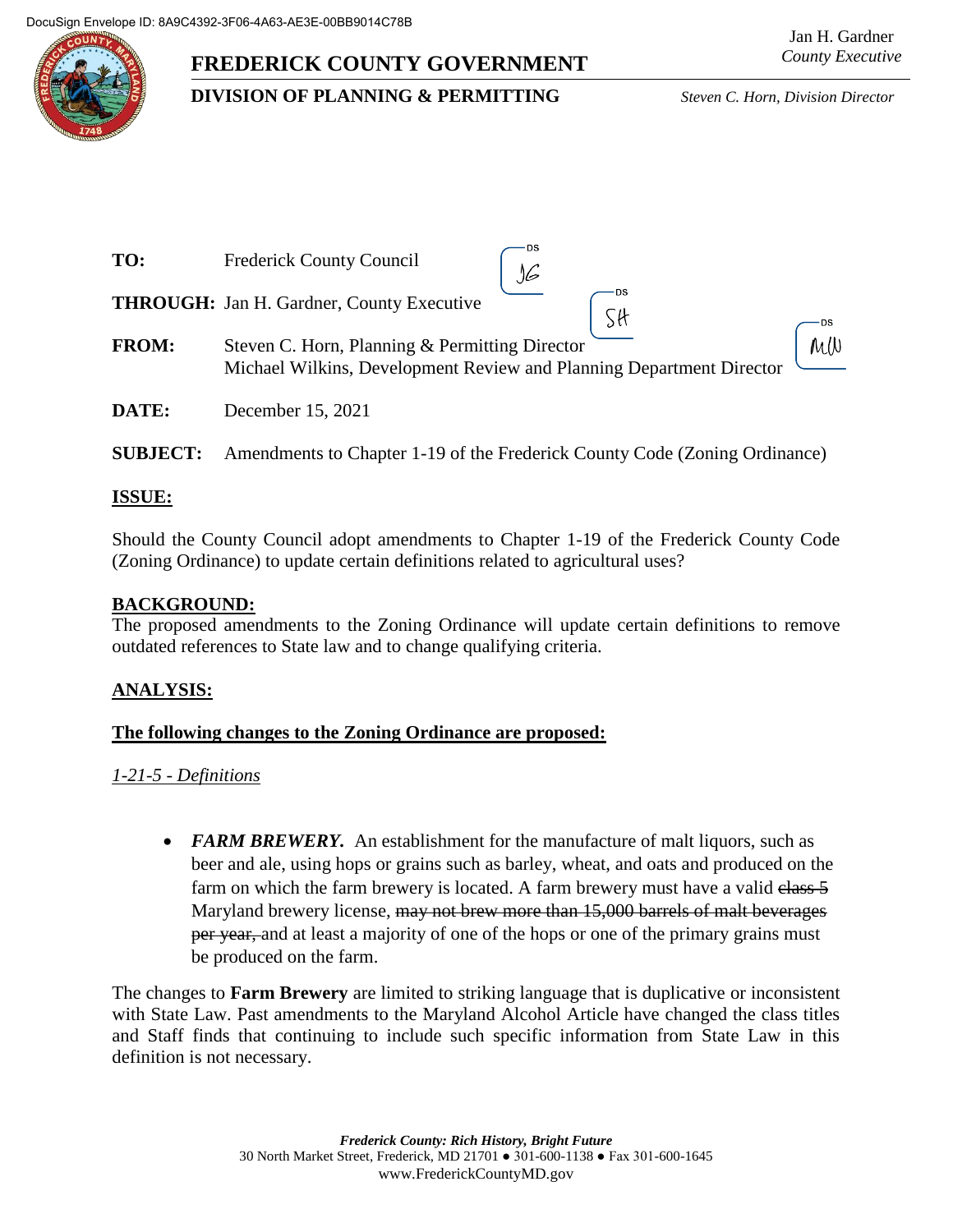• FARM DISTILLERY. An establishment for the manufacture of distilled spirits produced on the farm on which the farm distillery is located. A farm distillery must have a valid distillery license issued by the state of Maryland, may not distill more than 100,000 gallons of spirits per year, and at least 1 of the grains/fruits used in the distilled product must be produced on the farm.

The changes to **Farm Distillery** are limited to striking language that is duplicative or inconsistent with State Law. Past amendments to the Maryland Alcohol Article have changed the class titles and Staff finds that continuing to include such specific information from State Law in this definition is not necessary.

• *FARM WINERY*. The use of the property for the processing of fruit for the production of wine or juice on a producing vineyard, orchard or similar growing area, or a farm. A farm winery must have a minimum of 10 acres, a valid Class IV Maryland wine license and must grow 1 acre of fruit for every 2,000 gallons of wine or juice produced. For purposes of this use, the term "farm" includes contiguous and noncontiguous parcels within the county in active agricultural production which are owned or leased by the processor.

The changes to **Farm Winery** are limited striking language that is duplicative or inconsistent with State requirements. Past amendments to the Maryland Alcohol Article have changed the class titles and Staff finds that continuing to include such specific information from State Law in this definition is not necessary.

 *AGRICULTURAL VALUE ADDED PROCESSING.* Treatment that changes the form of a product grown on a farm in order to increase its market value with a minimum of 51% of the processed product being produced on the farm. For purposes of this use, the term "farm" includes contiguous and noncontiguous parcels within the county in active agricultural production which are owned or leased by the processor. **Agricultural Value Added Processing operations must be located on a parcel of land that is a minimum of 10 acres in size.**

This changes the minimum property size from 25 acres to 10 acres for **Agricultural Value Added Processing**. This will permit owners of smaller parcels to "change the form" of the produce they grow. Example: making and preserving jams and jellies from berries grown on the owner's property.

• **ROADSIDE STAND, COMMERCIAL.** A use, which may incorporate a structure, that offers for sale agricultural products, the majority of which are produced by the owner within the county and within the immediate neighborhood of the location of the use. This use does not include seasonal pumpkin patches, "pick your own" or "cut your own" produce or other agritourism enterprise activities conducted on a farm related to agriculture and accessory to the primary agriculture operation on the farm. The holder of a Class 8 farm brewery license under the Annotated Code of Maryland may sell and deliver beer in accordance with the terms and approvals of that license as an accessory use to the commercial roadside stand. Outdoor events or promotional activities permitted under a Class 8 farm brewery license shall require a temporary outdoor activity permit,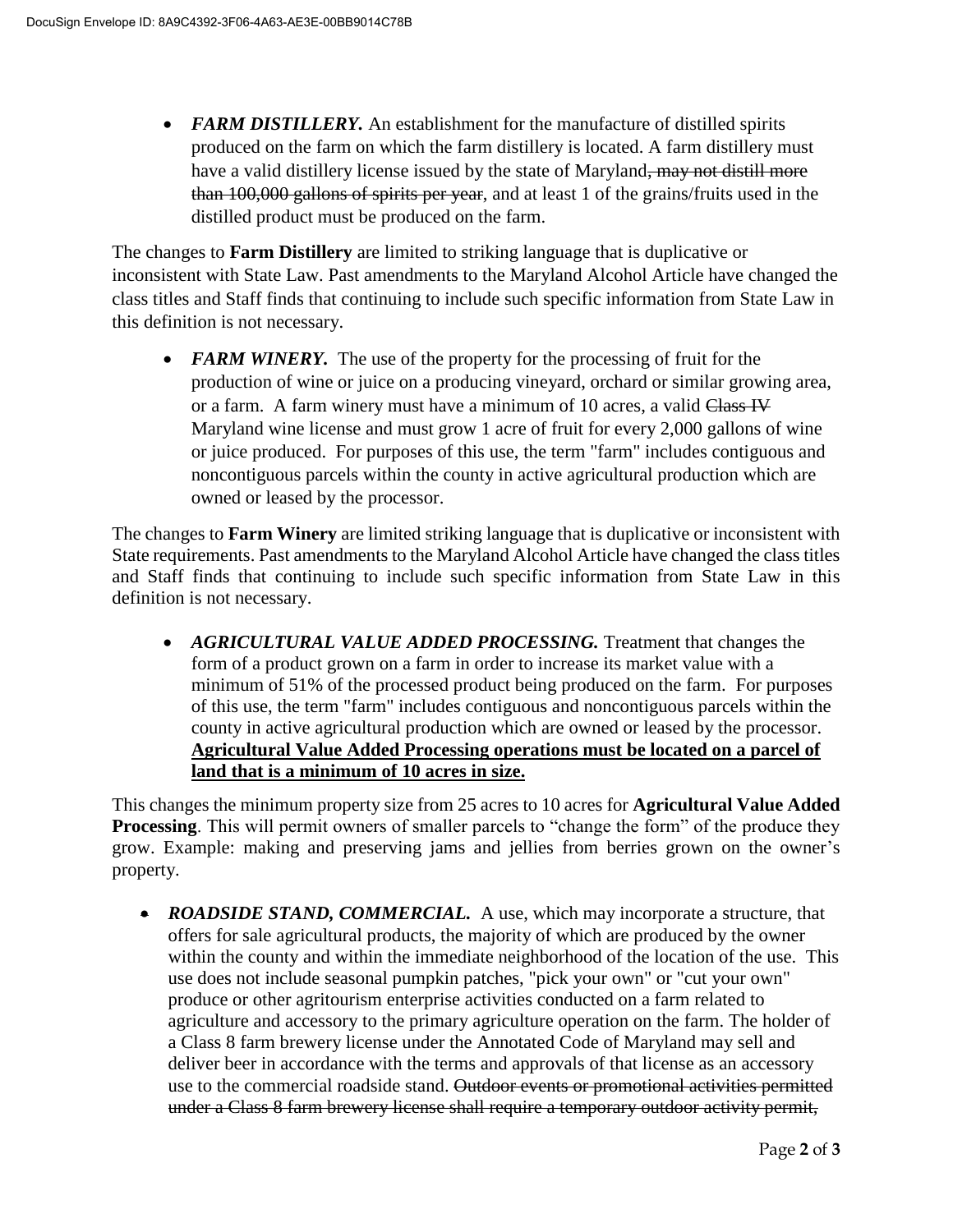#### except in the residential zoning districts wherein temporary use permits shall not be issued

The change to Roadside stand, commercial is limited to the removal of the outdoor events or promotional activities language. This language is no longer necessary as these events are covered under the Agritourism Enterprise-Farm Based Craft Beverage Promotional Events use. This language should have been removed when the Agritourism Enterprise-Farm Based Craft Beverage Promotional Events use was established.

• **ROADSIDE STAND, LIMITED.** The use of no more than 1,500 square feet devoted to product sales, which may incorporate a structure, for the sale of agricultural products the majority of which are produced by the owner **within the county and within the immediate neighborhood of the location of the use.**  $\Theta$  and site. This use does not include seasonal pumpkin patches, "pick your own" or "cut your own" produce or other agritourism enterprise activities conducted on a farm related to agriculture and accessory to the primary agriculture operation on the farm.

The change to Roadside stand, Limited will allow a farmer to operate a roadside stand separate from the property or properties where the products are grown. This is consistent with the Roadside Stand, Commercial definition.

# **RECOMMENDATION:**

The County Council should consider adopting the attached Bill (Attachment 1) to amend Chapter 1-19 of the Frederick County Code (Zoning Ordinance) to amend the identified definitions.

| Approve?<br><b>Yes</b>                                      | No         |
|-------------------------------------------------------------|------------|
| ├─ DocuSigned by:                                           |            |
| Jan Gardner                                                 | 12/16/2021 |
| -D9BB2CAD87AF435<br><b>Jan H. Gardner, County Executive</b> | Date       |
| <b>Frederick County, Maryland</b>                           |            |

 $\ddot{\phantom{a}}$ 

# **FINANCIAL IMPACT**: No

**ATTACHMENT(S):**

Attachment 1 – Proposed Bill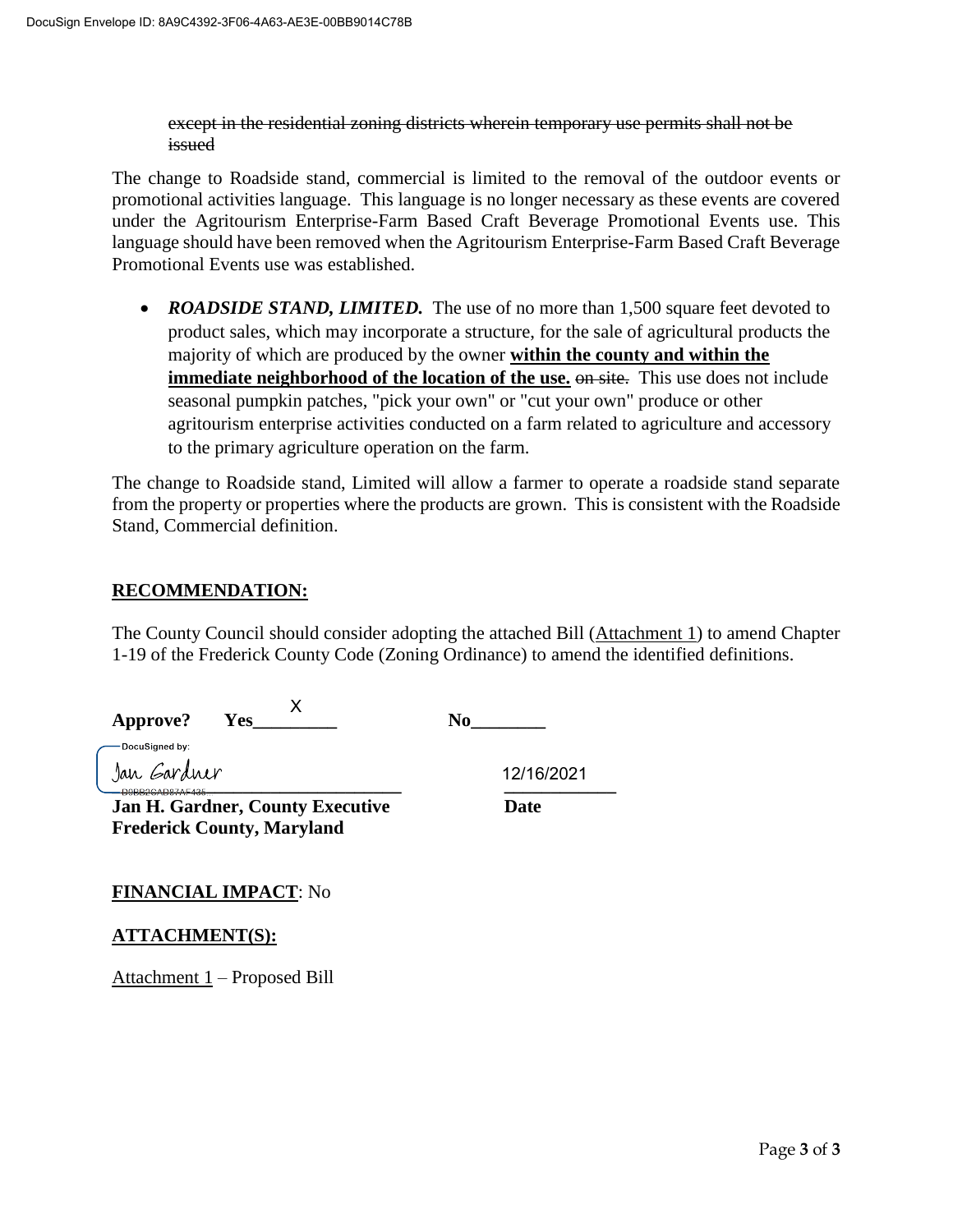

| Bill No.                                  |                                                 |
|-------------------------------------------|-------------------------------------------------|
|                                           | Concerning: Amending Chapter 1-19 of the County |
| Code (Zoning Ordinance) to update certain |                                                 |
| definitions related to agricultural uses  |                                                 |
| Introduced:                               |                                                 |
| Revised:                                  | Draft No.                                       |
| Enacted:                                  |                                                 |
| Effective:                                |                                                 |
| Expires:                                  |                                                 |
| Frederick County Code, Chapter 1-19       |                                                 |
| Section(s) $11.100$                       |                                                 |

# **COUNTY COUNCIL FOR FREDERICK COUNTY, MARYLAND**

By: Council Vice President Michael Blue and Council Member Jerry Donald on behalf of County Executive Jan Gardner

**AN ACT** to: Amend Chapter 1-19 of the Frederick County Code (Zoning Ordinance) to update certain definitions related to agricultural uses.

| Executive:   |                                                                       | Date Received:                                                                                                       |
|--------------|-----------------------------------------------------------------------|----------------------------------------------------------------------------------------------------------------------|
| Approved:    |                                                                       | Date:                                                                                                                |
| Vetoed:      |                                                                       | Date:                                                                                                                |
| By amending: |                                                                       |                                                                                                                      |
|              | Frederick County Code, Chapter, 1-19                                  | Section(s) $11.100$                                                                                                  |
| Other:       |                                                                       |                                                                                                                      |
|              |                                                                       |                                                                                                                      |
|              | <b>Boldface</b><br>Underlining<br>[Single boldface brackets]<br>* * * | Heading or defined term.<br>Added to existing law.<br>Deleted from existing law.<br>Existing law unaffected by bill. |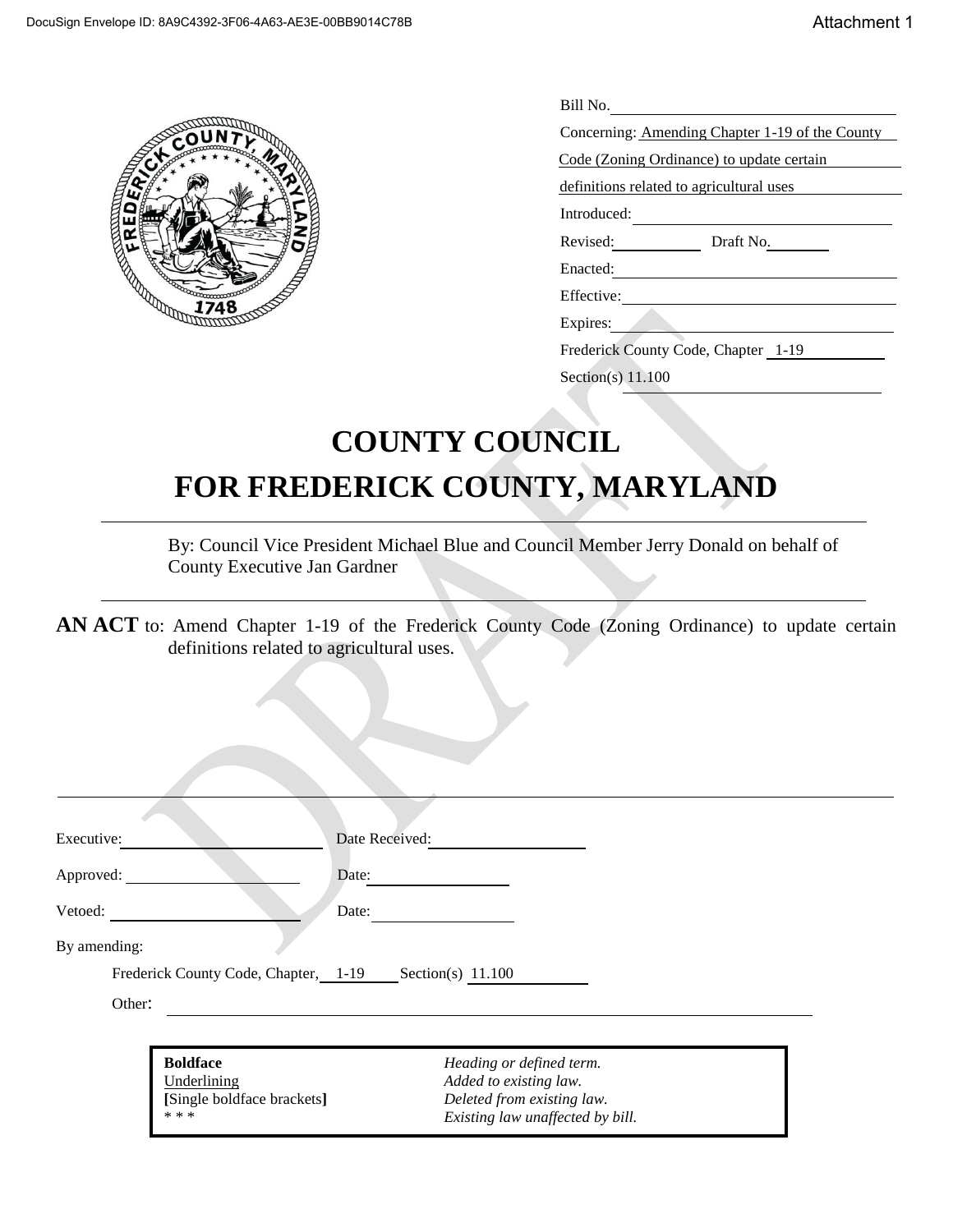Bill No. \_\_\_\_\_\_\_\_\_\_\_\_\_\_\_

The County Council of Frederick County, Maryland, finds it necessary and appropriate to amend the Frederick County Code to amend Chapter 1-19 of the Frederick County Code (Zoning) to update certain definitions related to agricultural uses to remove outdated references to State law and to change qualifying criteria.

NOW, THEREFORE, BE IT ENACTED BY THE COUNTY COUNCIL OF FREDERICK COUNTY, MARYLAND, that the Frederick County Code be, and it is hereby, amended as shown on the attached Exhibit 1.

> M.C. Keegan-Ayer, President County Council of Frederick County, Maryland

 $\Box$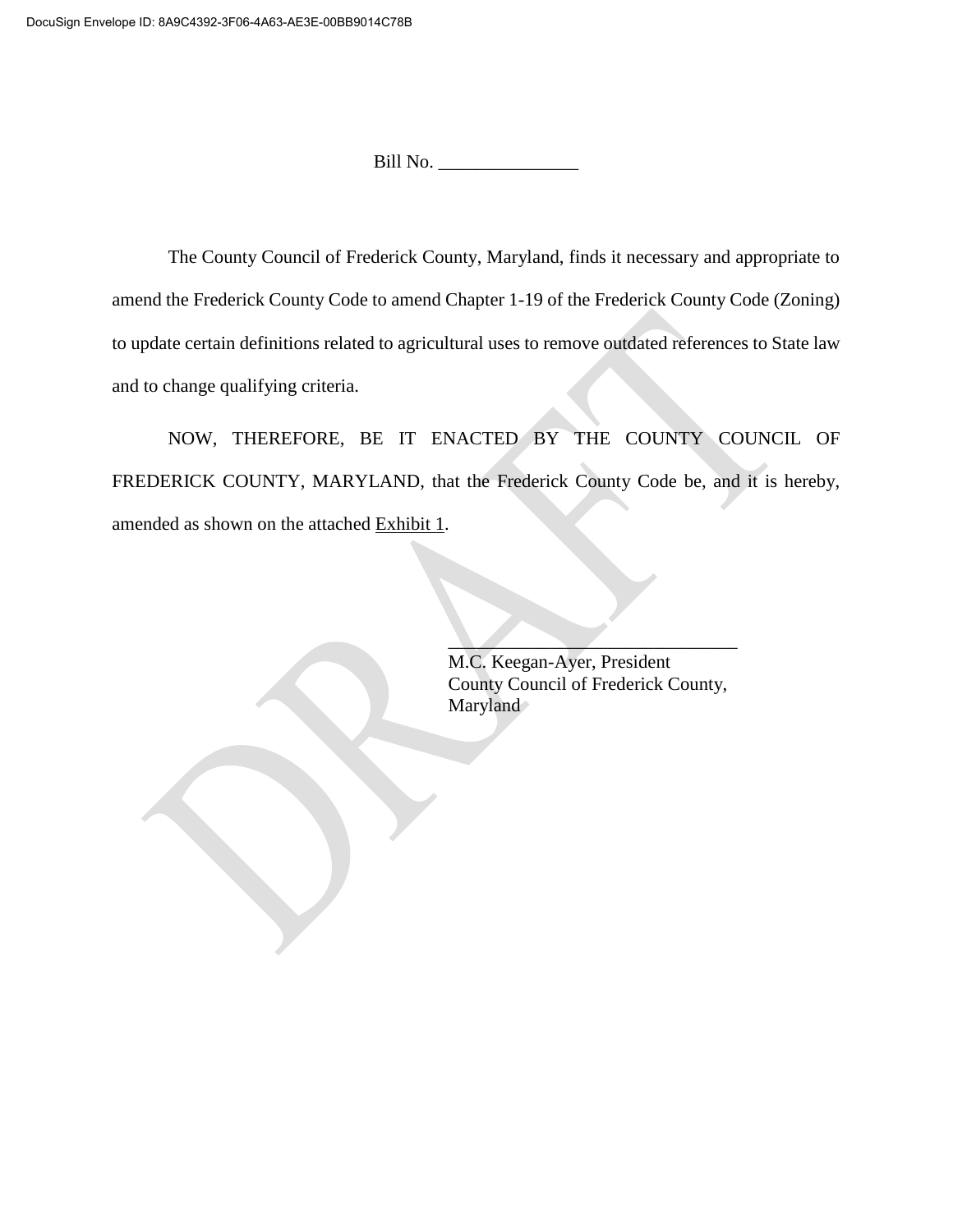# **Exhibit 1**

# **1-19-11.100. DEFINITIONS.**

*FARM BREWERY.* An establishment for the manufacture of malt liquors, such as beer and ale, using hops or grains such as barley, wheat, and oats and produced on the farm on which the farm brewery is located. A farm brewery must have a valid **[**class 5**]** Maryland brewery license, **[**may not brew more than 15,000 barrels of malt beverages per year,**]** and at least a majority of the hops or one of the primary grains must be produced on the farm.

*FARM DISTILLERY*. An establishment for the manufacture of distilled spirits produced on the farm on which the farm distillery is located. A farm distillery must have a valid distillery license issued by the state of Maryland, **[**may not distill more than 100,000 gallons of spirits per year,**]**  and at least 1 of the grains/fruits used in the distilled product must be produced on the farm.

*FARM WINERY.* The use of the property for the processing of fruit for the production of wine or juice on a producing vineyard, orchard or similar growing area, or a farm. A farm winery must have a minimum of 10 acres, a valid **[**Class IV**]** Maryland wine license and must grow 1 acre of fruit for every 2,000 gallons of wine or juice produced. For purposes of this use, the term "farm" includes contiguous and noncontiguous parcels within the county in active agricultural production which are owned or leased by the processor.

*AGRICULTURAL VALUE ADDED PROCESSING.* Treatment that changes the form of a product grown on a farm in order to increase its market value with a minimum of 51% of the processed product being produced on the farm. For purposes of this use, the term "farm" includes contiguous and noncontiguous parcels within the county in active agricultural production which are owned or leased by the processor. Agricultural Value Added Processing operations must be located on a parcel of land that is a minimum of 10 acres in size.

*ROADSIDE STAND, COMMERCIAL.* A use, which may incorporate a structure, that offers for sale agricultural products, the majority of which are produced by the owner within the county and within the immediate neighborhood of the location of the use. This use does not include seasonal pumpkin patches, "pick your own" or "cut your own" produce or other agritourism enterprise activities conducted on a farm related to agriculture and accessory to the primary agriculture operation on the farm. The holder of a Class 8 farm brewery license under the Annotated Code of Maryland may sell and deliver beer in accordance with the terms and approvals of that license as an accessory use to the commercial roadside stand. **[**Outdoor events or promotional activities permitted under a Class 8 farm brewery license shall require a temporary outdoor activity permit, except in the residential zoning districts wherein temporary use permits shall not be issued**]**

Underlining *indicates matter added to existing law.* **[**Single boldface brackets**]** *indicates matter deleted from existing law.* \*\*\* **-** *indicates existing law unaffected by bill.*

\_\_\_\_\_\_\_\_\_\_\_\_\_\_\_\_\_\_\_\_\_\_\_\_\_\_\_\_\_\_\_\_\_\_\_\_\_\_\_\_\_\_\_\_\_\_\_\_\_\_\_\_\_\_\_\_\_\_